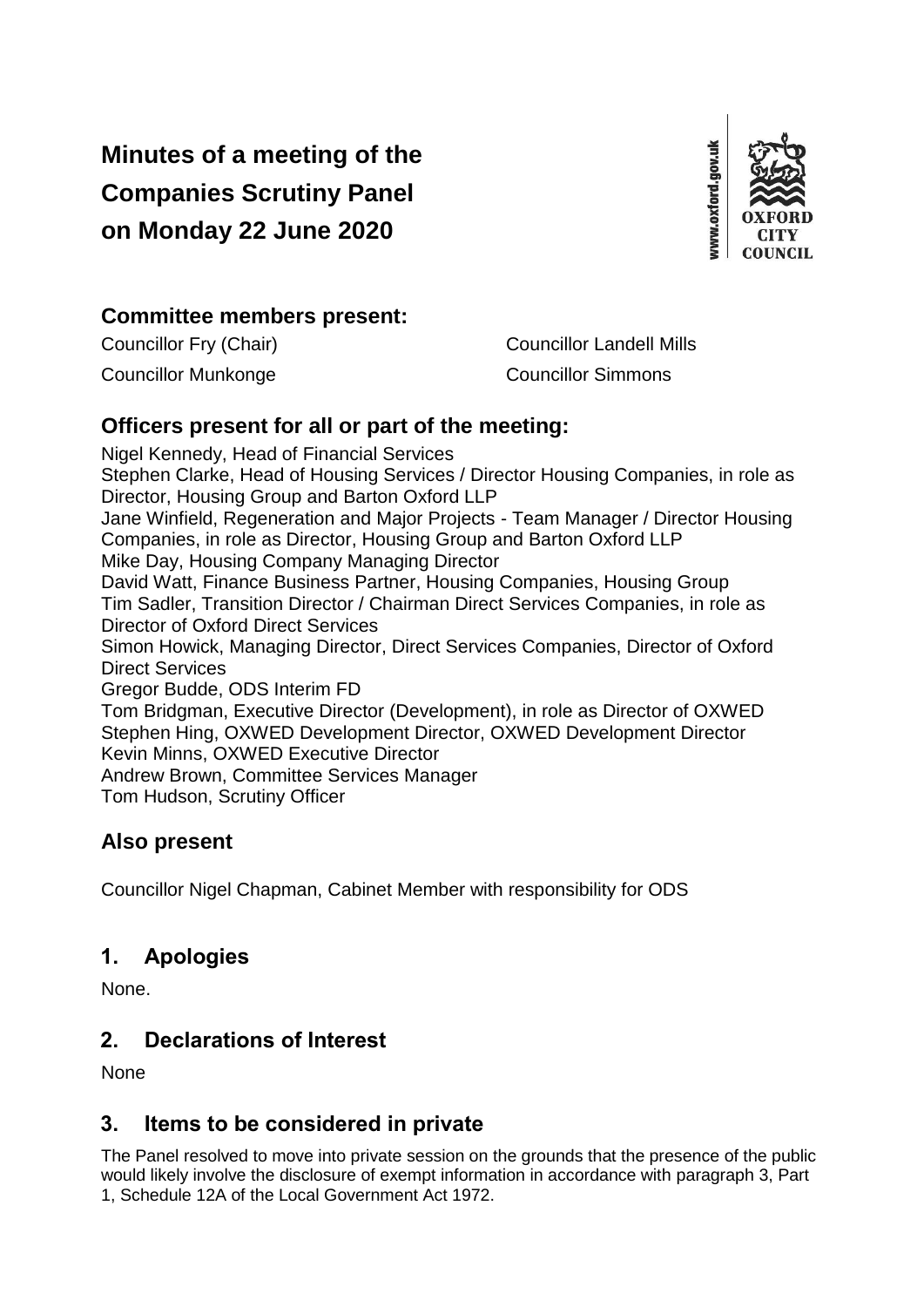## **4. Minutes of the previous meeting**

Subject to minor textual amendments it was **AGREED** that the record of the meeting of 12 March 2020 were an accurate record.

#### **5. Responses to previous recommendations**

The Panel was reminded that due to the cancellation of the Shareholder and Joint Venture Group meeting in March 2020, the reports made from the Panel's meeting in March 2020 had not been considered. This information was **NOTED**.

# **6. Shareholder and Joint Venture Group reports**

Minutes of the consideration of the relevant Shareholder and Joint Venture Group reports are detailed below.

# **7. ODS Minutes**

Simon Howick, ODS Managing Director and Tim Sadler, Chair of ODS presented the ODS end of year report to the Panel.

Progress had been made on both senior staffing fronts and wider governance. Gregor Budde, the new Finance Director, had been appointed, was introduced to the Panel and welcomed. The ODS Board had been holding multiple additional meetings with the non-executive directors to manage the disruption caused by Covid. Responding to Covid locally was an area where ODS had received excellent feedback from customers on their work, where they had played a key role in street cleansing and supporting the hubs. An audit committee had been established and had met.

The Panel also raised questions in relation to the ongoing impact of the Council's decision to pause certain capital projects. The Council as both shareholder and contractor, and ODS had worked together early on in deciding how to approach the situation.

Discussion was held by the Panel regarding the impact of shareholder spending through ODS, and the circular economy aspect of spending by the Council and the benefits of capital spending for residents. It was felt that these were valid considerations and should form part of the Council's decision-making as to when paused projects might be recommenced. Whilst it was recognised that the overwhelming majority of projects (specifically housing projects) from the Council to ODS were continuing, it was **AGREED** to make the following recommendation to the Shareholder and Joint Venture Group:

**That the Council, when determining whether to recommence paused capital projects, gives weighting to the social value effects of capital projects as criteria. In particular, the impact of reflationary spending, the benefits to the community of the capital project, and the impact on returns to the Council.**

The Panel also **THANKED** formally ODS for the work of their staff in the difficult circumstances faced by all.

Councillor Nigel Chapman, Simon Howick, Tim Sadler and Gregor Budde all left the meeting at this point.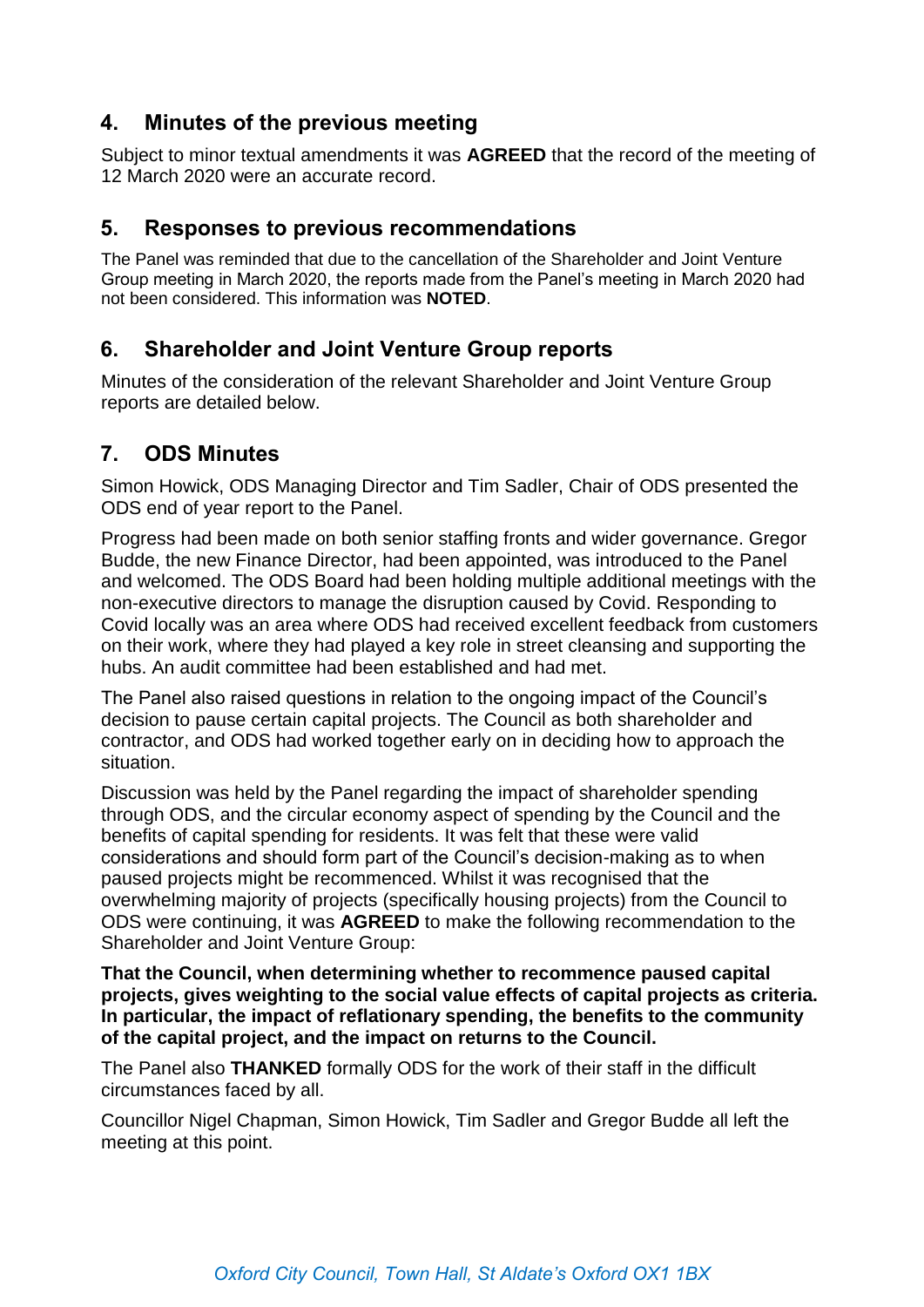# **8. OxWED Minutes**

Tom Bridgman, Stephen Hing, Kevin Minns and Jane Winfield joined the meeting at the commencement of this item.

Tom Bridgman, OXWED Company Director, introduced the OXWED June 2020 update.

The Panel **NOTED** the report with support for the approach being taken.

Tom Bridgman, Stephen Hing and Kevin Minns left the meeting at this point.

# **9. Barton Minutes**

Jane Winfield and Stephen Clarke, City Council representatives on the Barton LLP presented an update report on the progress at Barton Park.

The opening of the school at the site was confirmed for  $3<sup>rd</sup>$  September. The bus link was running, though with Covid there was extremely little take-up of the service. A continuation by the County Council of the temporary arrangement was deemed likely, given the lack of capacity within the bus companies to develop business plans at present. The planned numberplate recognition cameras to prevent rat running had been put into place and a traffic audit was upcoming. The Pavillion had made progress, though significant numbers of snagging items remained to be completed.

The Panel **NOTED** the report.

# **10. Housing Company Minutes**

Mike Day joined the meeting at this point. The Panel were introduced to him as the newly appointed Managing Director, and he was welcomed.

Stephen Clarke introduced a report detailing the end of year financial outturn and changes in budget spend in-year.

David Watt, Finance Business Partner joined the meeting at this point.

Councillors Craig Simmons and Tom Landell Mills left the meeting at this point.

The Panel requested that greater focus be given in future reports of wider value considerations of delivery of different housing sites, not simply focus on timescalerelated KPIs. It also welcomed the news of reworking the business plan to get a more realistic assessment of timescales and the means by which OCHL could support the Council's MTFP.

The Panel **NOTED** the appointment of a new Managing Director for OCHL and expressed thanks to the outgoing Managing Director for offering to remain as a nonexecutive director and Chair of the Board to ensure continuity of handover.

## **11. Date of the Next Meeting**

The date of the next meeting was **NOTED**.

#### **The meeting started at Time Not Specified and ended at 8.10 pm**